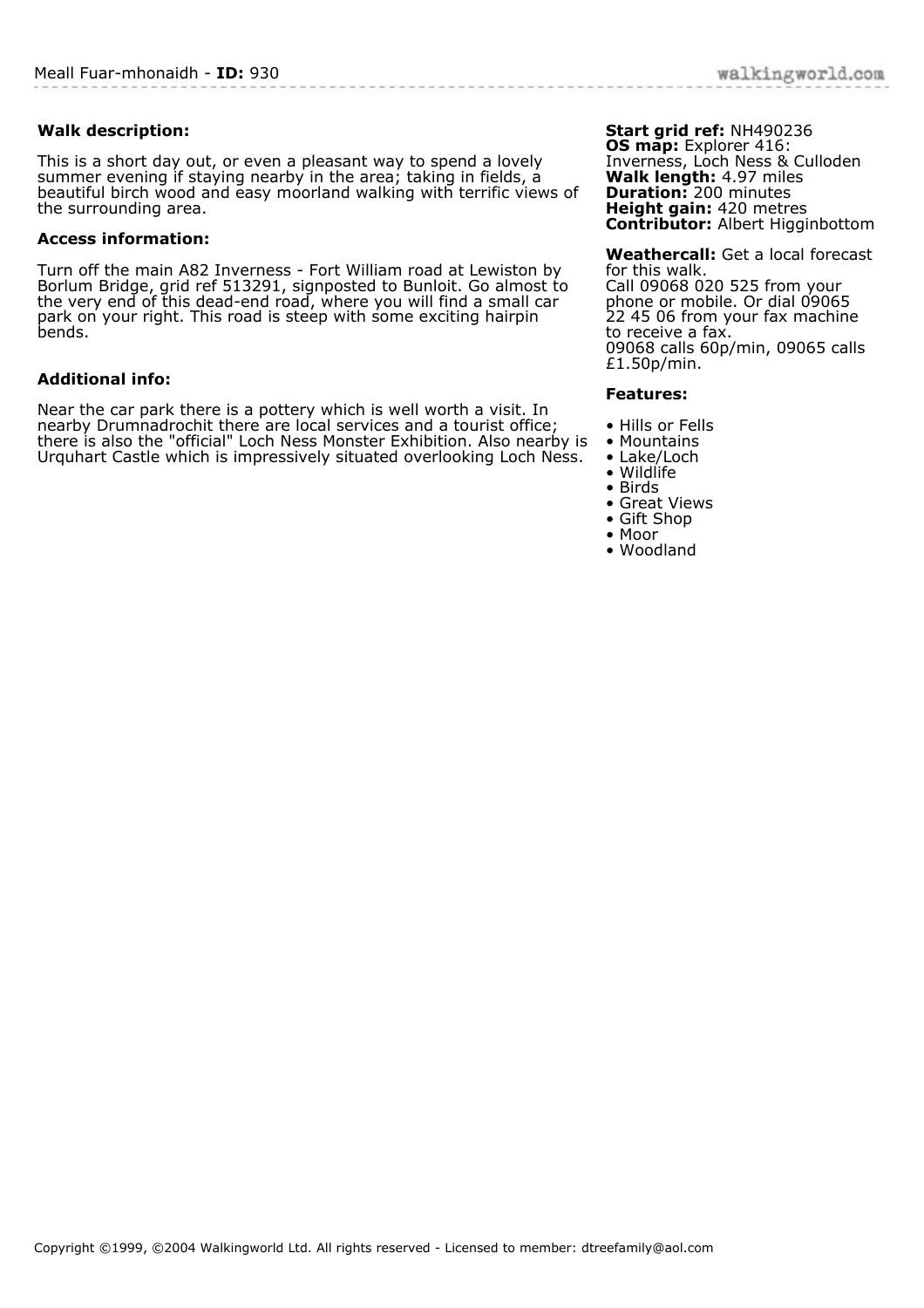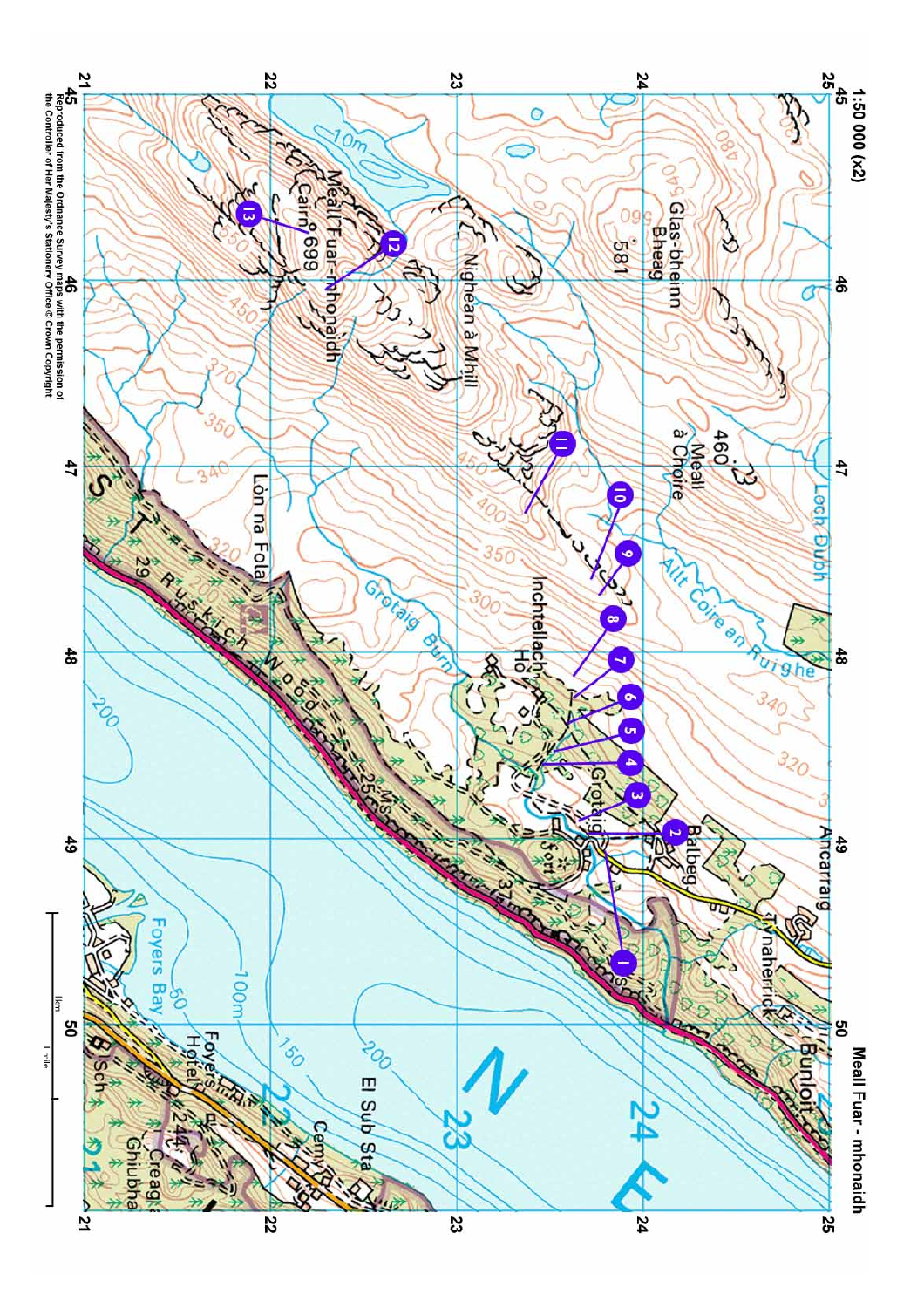**Contractor** 

|    | Leave the car park and continue along the tarmac road.                                                                                                    | (Grid ref: 490236) |
|----|-----------------------------------------------------------------------------------------------------------------------------------------------------------|--------------------|
| 2  | Turn off the tarmac road just before a bridge going over<br>the river and go up and through a gate.                                                       | (Grid ref: 490236) |
|    | Keep going on an overgrown path close to a fence, which<br>takes you through some fields towards the wood.                                                | (Grid ref: 489236) |
|    | When you get into the birch wood you will come to a farm<br>track which is crossed by means of two stiles.                                                | (Grid ref: 486234) |
|    | After crossing by the stiles the path continues by the side<br>of a river, which as you climb higher becomes a steep drop<br>into the gorge on your left. | (Grid ref: 485235) |
| 6  | When you reach a farm track turn left and after a few<br>metres you turn right again by a small burn.                                                     | (Grid ref: 484236) |
|    | You eventually go along the wooden walkway through a<br>lovely part of the birch wood.                                                                    | (Grid ref: 484236) |
| 8  | The path comes out of the wood and onto open moorland<br>covered in heather. You follow this path till you come to a<br>deer-fence.                       | (Grid ref: 483236) |
| 9  | You cross a stile over the deer-fence to gain access to the<br>path leading up this gentle ridge.                                                         | (Grid ref: 477239) |
| 10 | As you go up the ridge towards the summit you start to<br>get fine views of Loch Ness and surrounding area, which<br>improve the higher you get.          | (Grid ref: 477239) |

.<br>In the contract of the contract of the contract of the contract of the contract of the contract of the contract